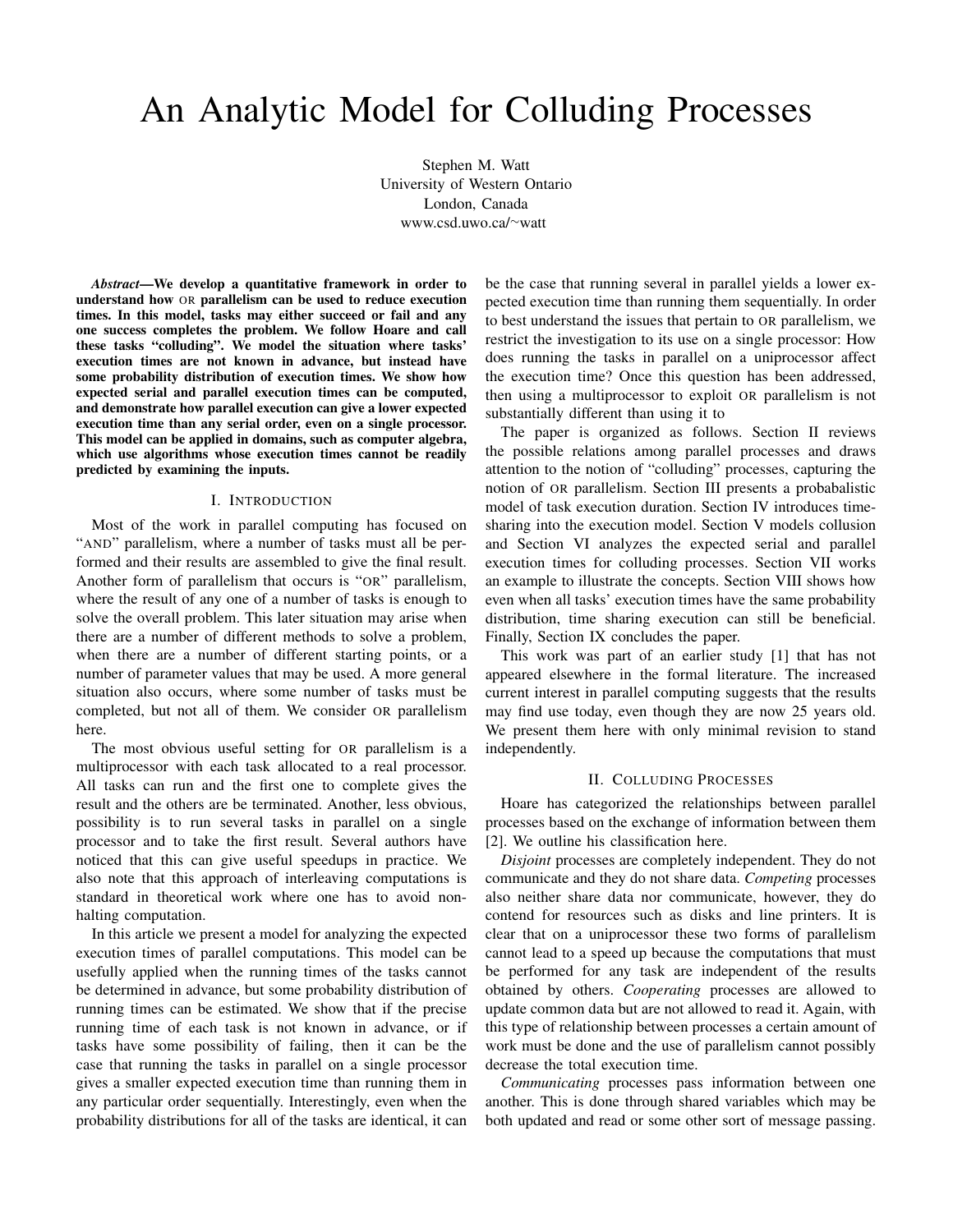If several tasks are to be performed, it could be that the necessity of executing (or even completing, if execution has commenced) some of the tasks is determined by the results of other tasks. In this case, the order of execution will influence the total amount of work that is done. For example, one process may tell the others that it has "the result" and they may terminate.

A particular case of this would be processes which follow alternate strategies for attaining a common goal. Hoare calls such processes *colluding*. Colluding processes work together toward a common goal; when one process succeeds in accomplishing that which was desired, all the processes are terminated. The colluding processes may communicate to share partial results but aside from this the work spent on the processes which do not "succeed" is wasted.

We shall call tasks *collusive* if they may be executed as colluding processes. If, in performing one of a group of collusive tasks, the common goal is attained by a particular task, then we say that task *succeeds*. If in the execution of a group of collusive tasks, a task terminates without having attained the common goal, then we say that task *fails*.

If colluding processes can be exploited to give a decrease in computation time, then this fact will be of practical import only if there are real problems which take advantage of collusion. Kornfeld has reported timings in which colluding processes more than doubled the speed in a particular heuristic search program [3]. We give three broad problem categories which use collusion in essentially different ways:

- problems in which there are alternate methods for attaining the common goal
- problems for which there are several equally acceptable solutions
- divide and conquer problems.

We shall discuss each of these classes in turn.

# *Alternate Methods*

In this category, a problem has a single ultimate goal and there is more than one known method of achieving it. In many problems it is not possible to determine which alternate method is the least expensive for given data without performing a costly analysis. The cost of the analysis may well outweigh the savings gained from using the most economical method.

This situation can occur if the operation to be performed can be done cheaply using special methods for certain types of input. This is illustrated in the following example.

*a)* Example*:* We consider two methods of computing the GCD of a pair of polynomials, each of which is much cheaper than the other under particular circumstances.

The first method is a generalization of Euclid's method for computing the GCD of integers, the subresultant PRS algorithm (see, for example, [4]). If the GCD of two polynomials is large, then this method finds it quickly, since only a few iterations are required. However, if the GCD of the polynomials is small, then this method becomes extremely costly due to the exponential growth of intermediate results.

The second method, the EZGCD finds the GCD of related polynomials in one variable and with coefficients in a finite field. From this GCD, the GCD of the original polynomials can be constructed [5]. The cost of this construction depends on the size of the final GCD — the larger the GCD the greater the cost.

Comparing these two methods we find the first is less costly when the GCD is large and the second is less costly when the GCD is small. We may take advantage of collusion in the following way: To compute the GCD of two polynomials, two processes are used — one using each method. When either of the processes produces the GCD, the goal has been attained. (On a uniprocessor, it would be desirable for one of the methods to give up gracefully when it discovered a problem was not one of its good cases, otherwise the parallel algorithm could take twice as long as the quicker method.)  $\Box$ 

# *Alternate Goals*

Another class of problems well suited for collusion are those for which there are equally acceptable different solutions. An example of this would be to find a divisor of a large integer any integer that exactly divides the given number is as good as any other. A more detailed example is the "satisficing search" problem which is analyzed later in this chapter.

## *Divide and Conquer*

The *divide and conquer* approach is to divide a problem into subproblems, solve the subproblems, and combine the results [6]. In some divide and conquer algorithms the subproblems contribute different amounts toward the final solution, depending on the problem instance. This type of problem can use collusion in situations where not all the subproblems' results are needed to determine the final answer. In cases such as this, OR parallelism is used in conjunction with AND parallelism.

#### III. EXECUTION DURATION

The first step in building our mathematical model is to incorporate the expected execution duration for tasks. Exactly what do we mean by the "expected" duration? It is clear that any given program with particular input data will either require a certain fixed amount of execution time, if it terminates, or it will require an infinite amount of execution time, if it does not. However, even when a task is guaranteed to halt, to determine the exact time needed for execution may be just as costly as performing the execution in the first place. Therefore, it is not reasonable to assume that, in practice, the execution time required can be known prior to performing the task. Rather than assigning to each task an exact assessment of the required time, we shall treat it as a random variable, based on the behavior of the program over many inputs.

Both in theoretical models of computation and in real machines, computation proceeds in discrete steps. To perform a serious computation takes very many basic machine operations. In view of this, we can simplify the calculations that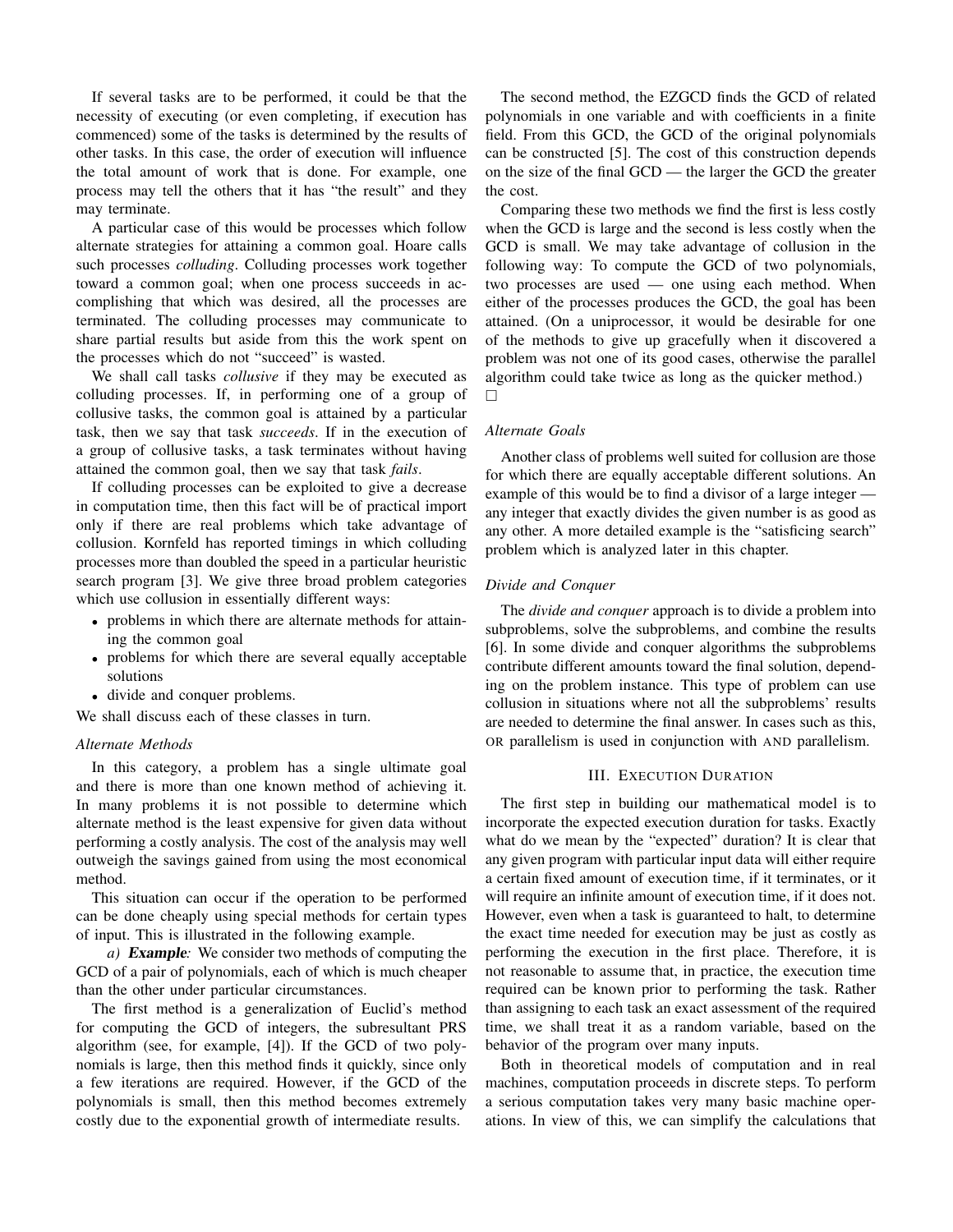arise in using our model by taking execution time to be a continuous, rather than a discrete, variable.

To each task we will assign a probability density for the execution time. The choice of the density will be based on the overall behavior of the algorithm for the domain of input. From this density, we get the expected execution time.

*b)* Example*:* Consider the following Pascal procedure:

```
procedure action(x: real);
var k : integer;
begin
    k := true(1000 * sin(x)) \mod 100;if k \leq 37 then
        subaction1(x);
    subaction2(x)
end
```
It can be seen that with uniform random *x* the routine *subaction1* is called for roughly ninety-nine out of every one hundred inputs, while the routine *subaction2* is always called. Suppose that the computation of k takes time  $T_k$  and that the routines *subaction1* and *subaction2* take times  $T_1$  and  $T_2$  respectively. Then roughly 1% of the valid inputs will take time  $T_k + T_2$  and the remaining 99% will take time  $T_K + T_1 + T_2.$ 

If the inputs to this routine are uniformly distributed in the input domain, then the probability density for execution time is

$$
p(t) = .01 \; \delta(T_k+T_2-t) + .99 \; \delta(T_k+T_1+T_2-t) \;\; .
$$

Here  $\delta$  is the Dirac delta function, defined by

$$
\delta(x) = \frac{1}{2\pi} \int_{-\infty}^{\infty} e^{ikx} \mathrm{d}k
$$

and having the properties

$$
\delta(x - x') = 0, \quad \text{if } x \neq x'
$$

$$
\int_b^a \delta(x - x') dx' = \begin{cases} 0, & \text{if } x < a \text{ or } b < x \\ 1, & \text{if } a < x < b \end{cases}
$$

 $\Box$ 

 $\ddot{\phantom{0}}$ 

As in the above example, it is sometimes possible that the input domain can easily be seen to be divided into a number of disjoint subsets where the time required for an instance of the problem depends only on the subset to which the input belongs. In fact, for *any* procedure the input domain may be partitioned based on the criterion of execution duration; there exists a partition of the input domain into classes such that all the elements (i.e. inputs) in a particular class require the same amount of execution time. As noted before, sufficiently analyzing a given element of the input domain to determine this membership may be exactly as costly as performing the operation. Instead of examining each input, we assign a weight to each of the classes in the partition. This gives the probability density for the execution time. The assignment of weights can be done either theoretically through analysis of the application, or empirically through simulation or collection of data on actual usage.

## IV. PARALLELISM

There is a broad range of possible degrees of parallelism in executing processes for a set of tasks on a uniprocessor. At one extreme, we could execute the tasks completely serially (no parallelism at all). Another possibility would be to give all the tasks an equal share of the available processing time (complete parallelism). In the general case, it must be decided for each time interval what portion of the processor time each process should receive. This budgeting of time can be done either statically, before execution begins, or dynamically, with the time allotments based on the processes' dynamic behavior.

For simplicity of the model we shall use static time allotment. We do this by assigning a *time allotment function*  $\nu_i(t)$ , to each task  $\mathbf{T}_i$ . The function  $\nu_i(t)$  has as a value the amount of processor time that the process for task  $T_i$  will have received after a total time  $t$  has passed. Suppose that the set of tasks to be executed is  $\{T_1, ..., T_n\}$ . The  $\nu_i(t)$  may be any non-decreasing functions such that

$$
\sum_{i=1}^{n} \nu_i(t) \le t
$$

and

$$
\nu_i(0)=0.
$$

We allow the inequality in the definition so that overhead may be accounted for, if desired. So far, what we have said about the functions  $\nu_i(t)$  allows the time variable to be either discrete or continuous. We will use a continuous variable for time. In this case, the derivative  $\nu'_{i}(t)$  indicates the instantaneous proportion of the processor time which the process for task  $\mathbf{T}_i$  is receiving at time t.

*c)* Example*:* If N tasks are all to receive an equal share of time, then we let

$$
\nu_i(t) = \frac{t}{N} \ , \quad i = 1, ..., N.
$$

 $\Box$ 

*d)* **Example**: Suppose we have two tasks  $T_1$  and  $T_2$ which require times  $T_1$  and  $T_2$  to complete, respectively. If we execute task  $T_1$  and when it is done we execute task  $T_2$ , then

$$
\nu_1(t) = \min(t, T_1) \n\nu_2(t) = \max(0, t - T_1).
$$

 $\Box$ 

## V. MODELLING COLLUSION

In our model of collusion we start with a set of tasks  $\{T_1, T_2, ..., T_n\}$ . The execution of each of the tasks can result in one of three possibilities:

1) It succeeds; the execution terminates and the remaining tasks need not be executed (or completed if execution has commenced).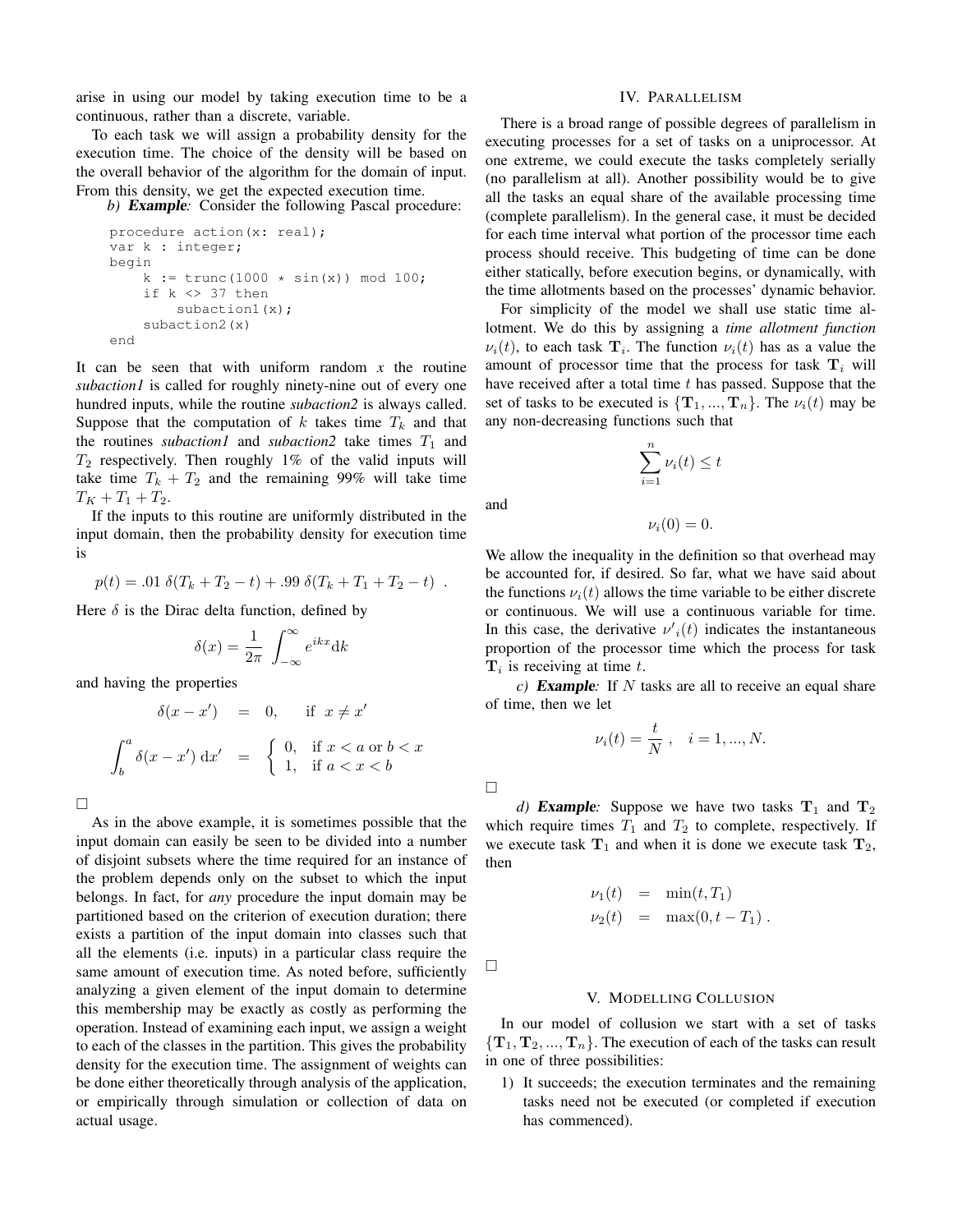- 2) It fails; the execution of the task terminates and the remaining tasks are unaffected.
- 3) It does not halt.

To each task  $T_i$  we assign two probability density functions,  $p_i(t)$  and  $q_i(t)$ . The density  $p_i(t)$  gives the probability that the task will succeed when it has consumed a total time  $t$ . The density  $q_i(t)$  gives the probability that the task  $\mathbf{T}_i$  will fail when it has consumed a total time  $t$ . If the execution of task  $T_i$  halts, then

$$
\int_0^\infty [p_i(t) + q_i(t)] \, \mathrm{d}t = 1.
$$

# VI. EXPECTED EXECUTION TIMES

We now develop formulas for the expected completion times of groups of collusive tasks as we have modelled them. We first examine the time for serial execution of the tasks and then the time for parallel execution. After this, examples are given to compare the expected execution duration of serial versus parallel computations.

#### *Collusive Tasks Executed Serially*

We have a set of  $N$  collusive tasks that are to be executed one after another until one of them succeeds or until they all have failed. Let the tasks be labelled  $T_1, T_2, ..., T_N$ , according to the order in which they would be executed if none were to succeed. Now for each task  $\mathbf{T}_i$  let  $p_i(t)$  and  $q_i(t)$  denote the probability densities for success and failure, respectively, as a function of the time consumed by the process for the task.

We will now derive formulas for the probability densities, over time, for success of any task or failure of all tasks in the group. Let  $p_{1..m}(t)$  denote the probability that one of the first m tasks (i.e.  $T_1, ..., T_m$ ) succeeds when a total time t has been spent on all the tasks together. Let  $q_{1..m}(t)$  denote the probability that the  $m-th$  task fails at time  $t$ .

By definition, we have

$$
p_{1..1}(t) = p_1(t) \qquad (1)
$$
  
\n
$$
q_{1..1}(t) = q_1(t) \ .
$$

One of the first  $m (m \geq 2)$  tasks succeeds at time t if either (i) one of the first  $m - 1$  of them succeeds at this time or (ii) all of the first  $m - 1$  tasks fail and the m-th task succeeds after consuming the remaining time to  $t$ . Thus,

$$
p_{1..m}(t) = p_{1..m-1}(t) + \int_0^t q_{1..m-1}(t') p_m(t-t') dt'.
$$

If the m-th task fails at time t, the task  $T_{m-1}$  must have failed at some time prior to t. Then task  $\mathbf{T}_m$  will have failed after consuming the time remaining to time  $t$ . We therefore have

$$
q_{1..m}(t) = \int_0^t q_{1..m-1}(t') \, q_m(t-t') \, \mathrm{d}t'. \tag{2}
$$

Taking Laplace transforms of (1) through (2), we obtain the expressions

$$
\begin{array}{lll} \tilde{p}_{1..1}(s) & = & \tilde{p}_1(s) \\ \tilde{q}_{1..1}(s) & = & \tilde{q}_1(s) \\ \tilde{p}_{1..m}(s) & = & \tilde{p}_{1..m-1}(s) + \tilde{q}_{1..m-1}(s) \cdot \tilde{p}_m(s) \\ \tilde{q}_{1..m}(s) & = & \tilde{q}_{1..m-1}(s) \cdot \tilde{q}_m(s), \end{array}
$$

where  $f(s)$  denotes the Laplace transform of  $f(t)$ . Solving these recurrences and putting  $m = N$ , we have

$$
\tilde{p}_{1..N}(s) = \tilde{p}_1(s) + \tilde{q}_1(s) \cdot \tilde{p}_2(s) + \cdots
$$
\n
$$
+ \tilde{q}_1(s) \cdots \tilde{q}_{N-1}(s) \cdot \tilde{p}_N(s)
$$
\n
$$
= \sum_{i=1}^{N} \tilde{p}_i(s) \cdot \prod_{j=1}^{i-1} \tilde{q}_j(s)
$$
\n
$$
\tilde{q}_{1..N}(s) = \prod_{i=1}^{N} \tilde{q}_i(s).
$$
\n(4)

Taking the inverse transform gives the probability densities for  $p_{1..N}(t)$  and  $q_{1..N}(t)$ .

The performance of the  $N$  collusive tasks will be complete under either one of two mutually exclusive conditions: (i) one of them has succeeded or (ii) they have all failed. The expected execution time is therefore

$$
\langle t \rangle_{\text{ser}} = \int_0^\infty t \left[ p_{1..N} \left( t \right) + q_{1..N} \left( t \right) \right] \text{d}t. \tag{5}
$$

*e*) **Example**: Suppose we have two tasks,  $T_1$  and  $T_2$ , with

$$
p_i(t) = a_i \lambda_i e^{-\lambda_i t}
$$
  
\n
$$
q_i(t) = (1 - a_i) \lambda_i e^{-\lambda_i t}
$$

for  $0 \leq a_i \leq 1$ ,  $\lambda_i > 0$ . This gives

$$
\tilde{p}_i(s) = \frac{\lambda_i a_i}{s + \lambda_i} \n\tilde{q}_i(s) = \frac{\lambda_i (1 - a_i)}{s + \lambda_i}
$$

so that

$$
\tilde{p}_{1..2}(s) = \frac{\lambda_1 a_1}{s + \lambda_1} + \frac{\lambda_1 (1 - a_1)}{s + \lambda_1} \cdot \frac{\lambda_2 a_2}{s + \lambda_2} \n\tilde{q}_{1..2}(s) = \lambda_1 \lambda_2 \frac{(1 - a_1)(1 - a_2)}{(s + \lambda_1)(s + \lambda_2)}
$$

and

 $\Box$ 

$$
p_{1..2}(t) + q_{1..2}(t) =
$$
  
\n
$$
a_1 \lambda_1 e^{-\lambda_1 t} - (1 - a_1) \lambda_1 \lambda_2 \frac{e^{-\lambda_1 t} - e^{-\lambda_2 t}}{\lambda_1 - \lambda_2}.
$$

Then the expected execution time is

$$
\langle t \rangle_{\text{ser}} = \int_0^\infty t \left[ p_{1..2}(t) + q_{1..2}(t) \right] dt = \frac{1}{\lambda_1} + \frac{1 - a_1}{\lambda_2}
$$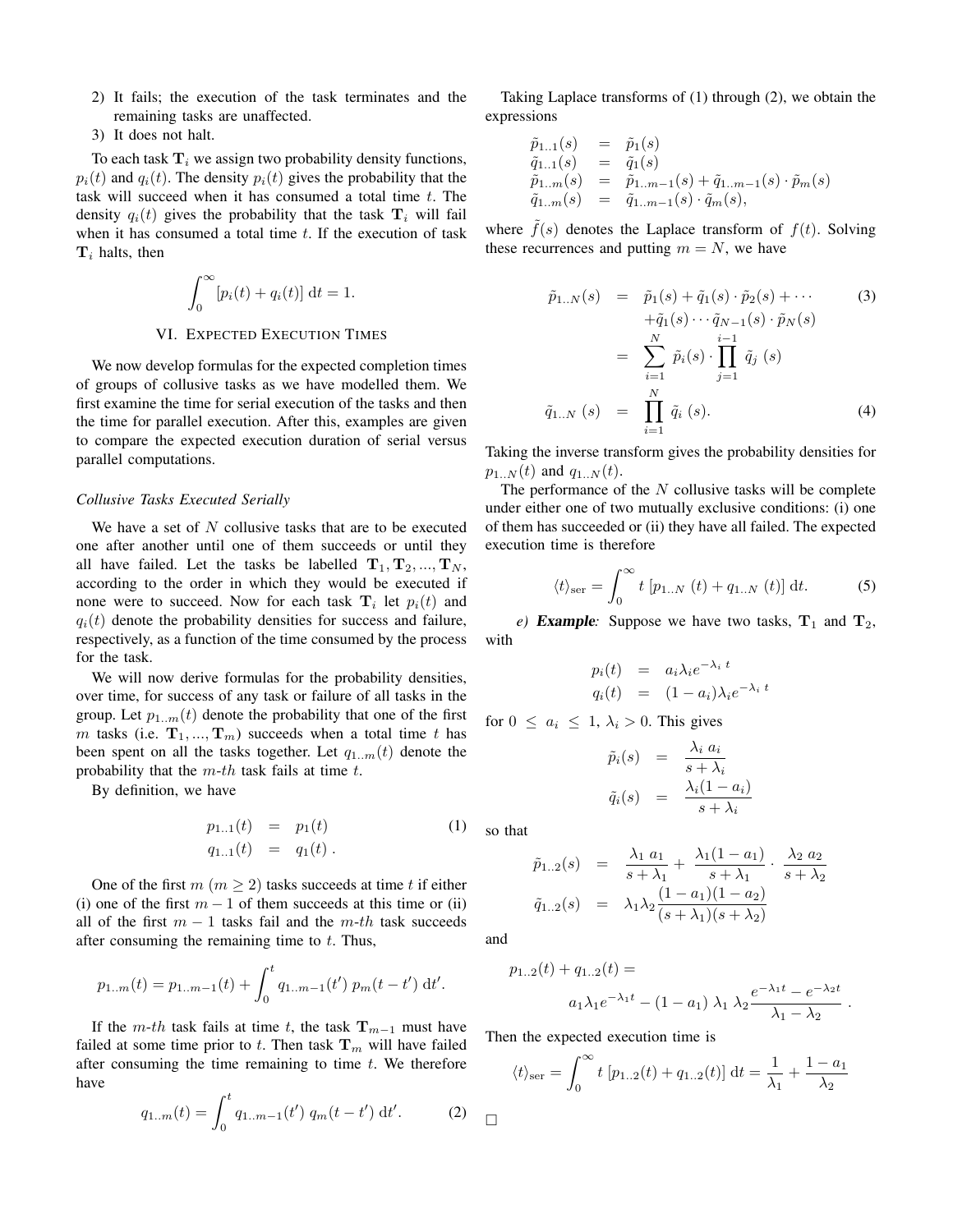## *Collusive Tasks Executed In Parallel*

Here we have N collusive tasks  $T_1, T_2, ..., T_N$ , that are to be performed in parallel. The execution of these colluding processes will continue until one of them succeeds or until all of them have failed. As for the serial case, let  $p_i(t)$  and  $q_i(t)$  denote the probability densities for success and failure respectively with respect to the amount of time consumed by the process for task  $\mathbf{T}_i$ . Let  $\nu_i(t)$  denote the time allotment function for task  $\mathbf{T}_i$ .

Ignoring the other processes for now, the probability that the process for task  $T_i$  succeeds before a total time t is spent (on all processes) is given by

$$
P_i(t) = \int_0^{\nu_i(t)} p_i(t') dt' .
$$
 (6)

Similarly, ignoring the other processes, the probability that the process for task  $\mathbf{T}_i$  fails by time t is

$$
Q_i(t) = \int_0^{\nu_i(t)} q_i(t') dt' . \tag{7}
$$

We now derive formulas for the probability densities for the success of any process or the failure of all processes. Let  $P_*(t)$  denote the probability of success in any of the processes by time t and let  $Q_*(t)$  denote the probability of failure of all the processes by time  $t$ .

The probability that a success occurs by a given time is given by

$$
P_*(t) = P_1(t) \cup P_2(t) \cup \cdots \cup P_N(t).
$$

Here, the associative operator ∪ is the inclusive *or*, defined to be  $a + b - ab$ . That is, if a and b are probabilities, then  $a \cup b$ is the probability of  $a$  or  $b$  or both. It is simple to prove

$$
\bigcup_{i=1}^{n} a_i = 1 - \prod_{i=1}^{n} (1 - a_i)
$$

Therefore the probability density for success at time, t,  $p_*(t)$ , is

$$
p_*(t) = \frac{d}{dt} P_*(t)
$$
  
= 
$$
\frac{d}{dt} [1 - (1 - P_1(t)) (1 - P_2(t)) \cdots (1 - P_N(t))]
$$

The probability that all tasks have failed by time  $t$  is

$$
Q_*(t) = Q_1(t) \cdot Q_2(t) \cdots Q_N(t).
$$

This directly gives us the probability density function for failure at time t,  $q_*(t)$ :

$$
q_*(t) = \frac{d}{dt} Q_*(t) = \frac{d}{dt} [Q_1(t) \cdot Q_2(t) \cdots Q_N(t)].
$$

The execution of the  $N$  colluding processes will be complete if one of the processes succeeds or if all of them have failed. These two conditions are mutually exclusive. The probability density for execution completion is  $p_*(t) + q_*(t)$ . The expected execution duration is therefore given by

$$
\langle t \rangle_{\text{par}} = \int_0^\infty t \left( p_*(t) + q_*(t) \right) dt
$$
\n
$$
= \int_0^\infty t \frac{d}{dt} \left( P_*(t) + Q_*(t) \right) dt.
$$
\n(8)

Integrating by parts, we obtain the expression

$$
\langle t \rangle_{\text{par}} = \lim_{L \to \infty} t \left( P_*(t) + Q_*(t) \right) \Big|_0^L - \int_0^L (P_*(t) + Q_*(t)) \, \mathrm{d}t. \tag{9}
$$

*f)* **Example**: Suppose again that we have two tasks,  $T_1$ and  $T_2$ , with

$$
p_i(t) = a_i \lambda_i e^{-\lambda_i t} \qquad q_i(t) = (1 - a_i) \lambda_i e^{-\lambda_i t}
$$

for  $0 \le a_i \le 1$ ,  $\lambda > 0$ . For both tasks let the time allotment function be  $\nu_i(t) = t/2$ . Then we have

$$
P_i(t) = a_i(1 - e^{-\lambda_i t/2}) \quad Q_i(t) = (1 - a_i) (1 - e^{-\lambda_i t/2})
$$

which implies

$$
P_*(t) + Q_*(t) = 1 - (1 - a_1) e^{-\lambda_2 t/2} - (1 - a_2) e^{-\lambda_1 t/2} + (1 - a_1 - a_2) e^{t(\lambda_1 + \lambda_2)/2}
$$

Using (9), the above expression yields

$$
\langle t \rangle_{\text{par}} = 2 \left[ \frac{1 - a_2}{\lambda_1} + \frac{1 - a_1}{\lambda_2} - \frac{1 - (a_1 + a_2)}{\lambda_1 + \lambda_2} \right].
$$

 $\Box$ 

#### VII. EXAMPLE: SATISFICING SEARCH

Several types of search problems may be distinguished based on the aim of the search. In a *satisficing search* [7] there is a set of items, a subset of which have some particular property, and the goal of the search is to find any element of the set with that property. An example is the search for a block of storage in a *first-fit* storage allocation algorithm. Several classes of satisficing search are treated in the literature. In this section we model the type of satisficing search in which the items may be examined in any order. This is known as *unrestricted satisficing search* or *satisficing search without order constraints*.

We can model satisficing search without order constraints in the following way: for each element  $(e_i)$  there is a probability  $(p_i)$  that the element has the goal property and there is a fixed time  $(t_i)$  required to examine the element. If we have N elements, then we have the tasks  $T_1...T_N$  of examining the elements  $e_1, ..., e_N$ , respectively.

From the above description, we see that the density functions for the probabilities of success and of failure with the i-th task are

$$
p_i(t) = p_i \; \delta(t - t_i) \tag{10}
$$

$$
q_i(t) = \bar{p}_i \; \delta(t - t_i) \tag{11}
$$

where  $\delta$  is the Dirac delta function and  $\bar{p}_i = 1 - p_i$ .

We now find the expected time for serial and parallel execution of the tasks  $T_1, ..., T_N$ . Because the time dependence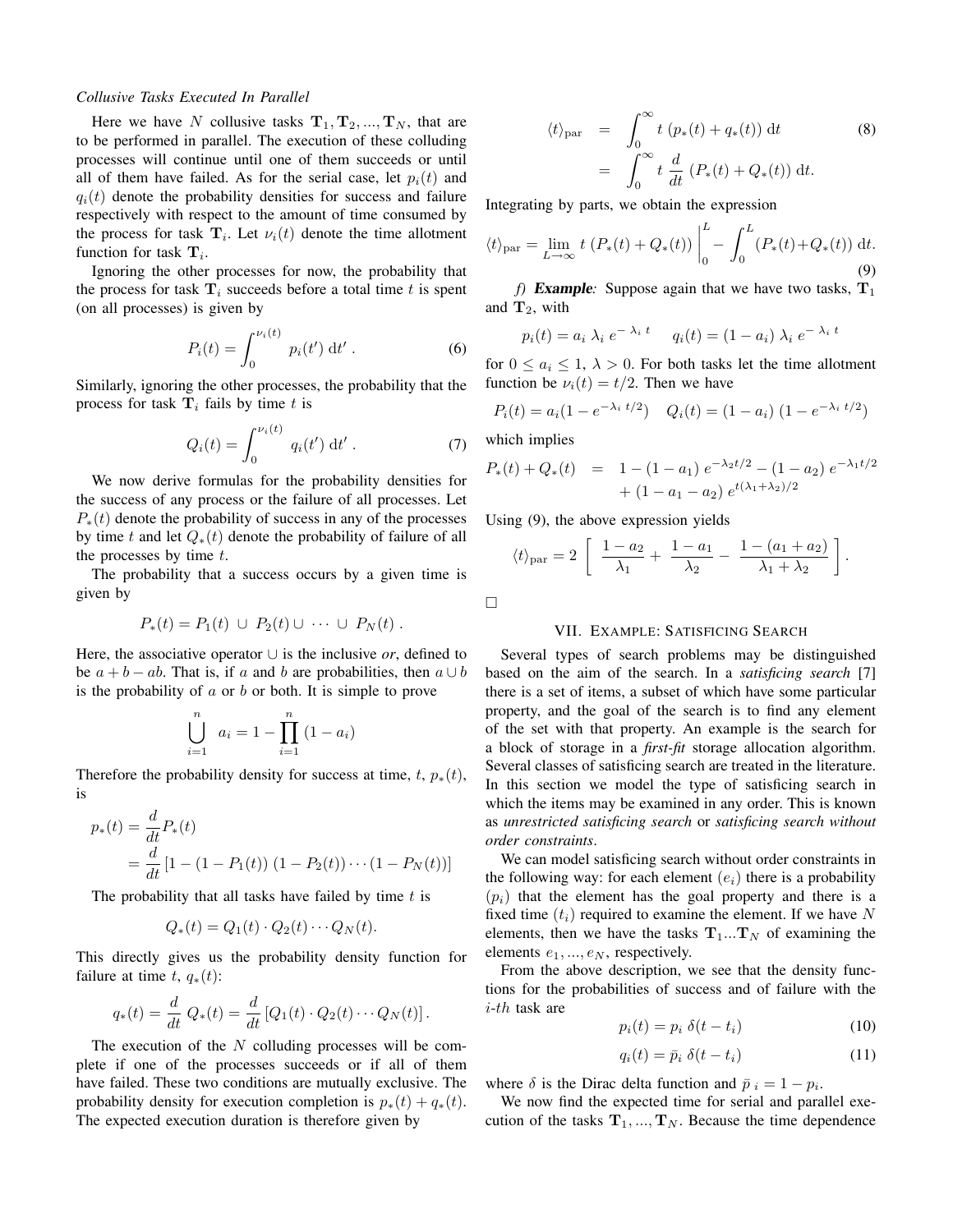is given by delta functions, it is quite possible to derive the expected times using discrete methods. However, to illustrate the use of the formulas derived in the previous sections we will use the more general method.

# *Serial Execution*

Taking Laplace transforms of (10) and (11), we obtain

$$
\tilde{p}_i(s) = p_i e^{-st_i} \qquad \tilde{q}_i(s) = \bar{p}_i e^{-st_i}.
$$

Using (3) and (4), we therefore have

$$
\tilde{p}_{1..N}(s) = p_1 e^{-st_1} + \bar{p}_1 p_2 e^{-s(t_1+t_2)} + \cdots \n+ \bar{p}_1 \cdots \bar{p}_{N-1} p_N e^{-s(t_1+\cdots+t_N)} \n\tilde{q}_{1..N}(s) = \bar{p}_1 \bar{p}_2 \cdots \bar{p}_N e^{-s(t_1+\cdots+t_N)}
$$

Taking the inverse Laplace transforms we find

$$
p_{1..N}(t) = p_1 \delta(t_1 - t) + \bar{p}_1 p_2 \delta(t_1 + t_2 - t) + \cdots + \bar{p}_1 \cdots \bar{p}_{N-1} p_N \delta(t_1 + \cdots + t_N - t) q_{1..N}(t) = \bar{p}_1 \bar{p}_2 \cdots \bar{p}_N \delta(t_1 + \cdots + t_N).
$$

The expected execution time is therefore

$$
\langle t \rangle_{\text{ser}} = \int_0^\infty t (p_{1..N}(t) + q_{1..N}(t)) dt \n= p_1 t_1 + \bar{p}_1 p_2(t_1 + t_2) + \cdots \n+ \bar{p}_1 \cdots \bar{p}_{N-1} p_N(t_1 + \cdots + t_N) \n+ \bar{p}_1 \cdots \bar{p}_N(t_1 + \cdots + t_N) \n= \sum_{i=1}^{N-1} \left[ p_i \cdot \prod_{j=1}^i \bar{p}_j \cdot \sum_{j=1}^N t_j \right] + \prod_{j=1}^N \bar{p}_j \cdot \sum_{j=1}^N t_j
$$

Not surprisingly, the expected execution time depends on the values of the  $p$ 's, the  $t$ 's, and the order in which the tasks are executed. If we know the values for the  $p$ 's and  $t$ 's it is natural to ask in what order the tasks should be executed to minimize the expected processing time. This is known as the *least cost testing sequence* problem [8].

To solve this problem, consider the effect of exchanging the order of two tasks,  $T_k$  and  $T_{k+1}$ . In the original order we have

$$
\langle t \rangle_{\text{ser}_{k,k+1}} = A + \rho p_k(\tau + t_k) + \rho \bar{p}_k p_{k+1}(\tau + t_k + t_{k+1}) + B,
$$

where

$$
A = \sum_{i=1}^{k-1} \left( p_i \cdot \prod_{j=1}^{i-1} \bar{p}_j \cdot \sum_{j=1}^i t_j \right)
$$
  
\n
$$
B = \sum_{i=k+2}^{N-1} \left( p_i \cdot \prod_{j=1}^i \bar{p}_j \cdot \sum_{j=1}^i t_j \right) + \prod_{j=1}^{N-1} \bar{p}_j \cdot \sum_{j=1}^N t_i
$$
  
\n
$$
\rho = \prod_{i=1}^{k-1} \bar{p}_i \qquad \tau = \sum_{i=1}^{k-1} t_i.
$$

With the interchange we have

$$
\langle t \rangle_{\text{ser}_{k+1,k}} = A + \rho p_{k+1}(\tau + t_{k+1}) + \rho \bar{p}_{k+1} p_k(\tau + t_{k+1} + t_k) + B
$$

Therefore

$$
\langle t \rangle_{\text{ser}_{k,k+1}} - \langle t \rangle_{\text{ser}_{k+1,k}} = \rho \left[ p_k(\tau + t_k) - p_{k+1}(\tau + t_{k+1}) + \bar{p}_k p_{k+1}(\tau + t_k + t_{k+1}) - \bar{p}_{k+1} p_k(\tau + t_{k+1} + t_k) \right]
$$
  
=  $\rho \left[ p_{k+1} t_k - p_k t_{k+1} \right]$ 

This shows that the task with the smaller value of  $t_i/p_i$  should be executed first. Since any permutation can be obtained from successive transpositions, the optimal order for sequentially executing the tasks will be  $T_1, T_2, ..., T_N$  when

$$
\frac{t_1}{p_1} \ \leq \ \frac{t_2}{p_2} \ \leq \ \cdots \ \leq \ \frac{t_N}{p_N} \ .
$$

If any of the ratios are in fact equal, then more than one ordering is optimal. This solution to the least cost testing sequence problem has been given by a number of authors, the earliest apparently being Mitten [9].

# *Parallel Execution*

For simplicity, we shall use the time allotment function  $\nu_i(t) = t/N$  for all processes. This is less than optimal, since once some of the tasks have failed there is more processor time available. However, taking advantage of this available time adds to the complexity of the analysis without significantly affecting the results.<sup>1</sup>

We label the tasks in such a way that

$$
t_1 \le t_2 \le \dots \le t_N \tag{12}
$$

Now, using (10) in (6), we find that

$$
P_i(t) = \int_0^{t/N} p_i \delta(u - t_i) \mathrm{d}u = p_i \mathbf{U}(t/N - t_i)
$$

where U is the Heaviside unit step function. Similarly, using (11) in (7), we see

$$
Q_i(t) = \bar{p}_i \mathbf{U}(t/N - t_i).
$$

Therefore, we have

$$
P_*(t) = 1 - [1 - p_1 \mathbf{U}(t/N - t_1)] \cdots [1 - p_N \mathbf{U}(t/N - t_N)]
$$
  
\n
$$
Q_*(t) = \bar{p}_1 \cdots \bar{p}_N \mathbf{U}(t/N - t_N),
$$

the latter justified by (12). The expected execution time is

$$
\langle t \rangle_{\text{par}} = \lim_{L \to \infty} t(P_*(t) + Q_*(t))|_0^L - \int_0^L (P_*(t) + Q_*(t)) \, \mathrm{d}t.
$$

<sup>1</sup>In particular, we could use a model for time allocation where, after a process fails, the time formerly allocated to it is split equally amongst the remaining processes. Call this model M. We give the results for this model in footnotes for comparison.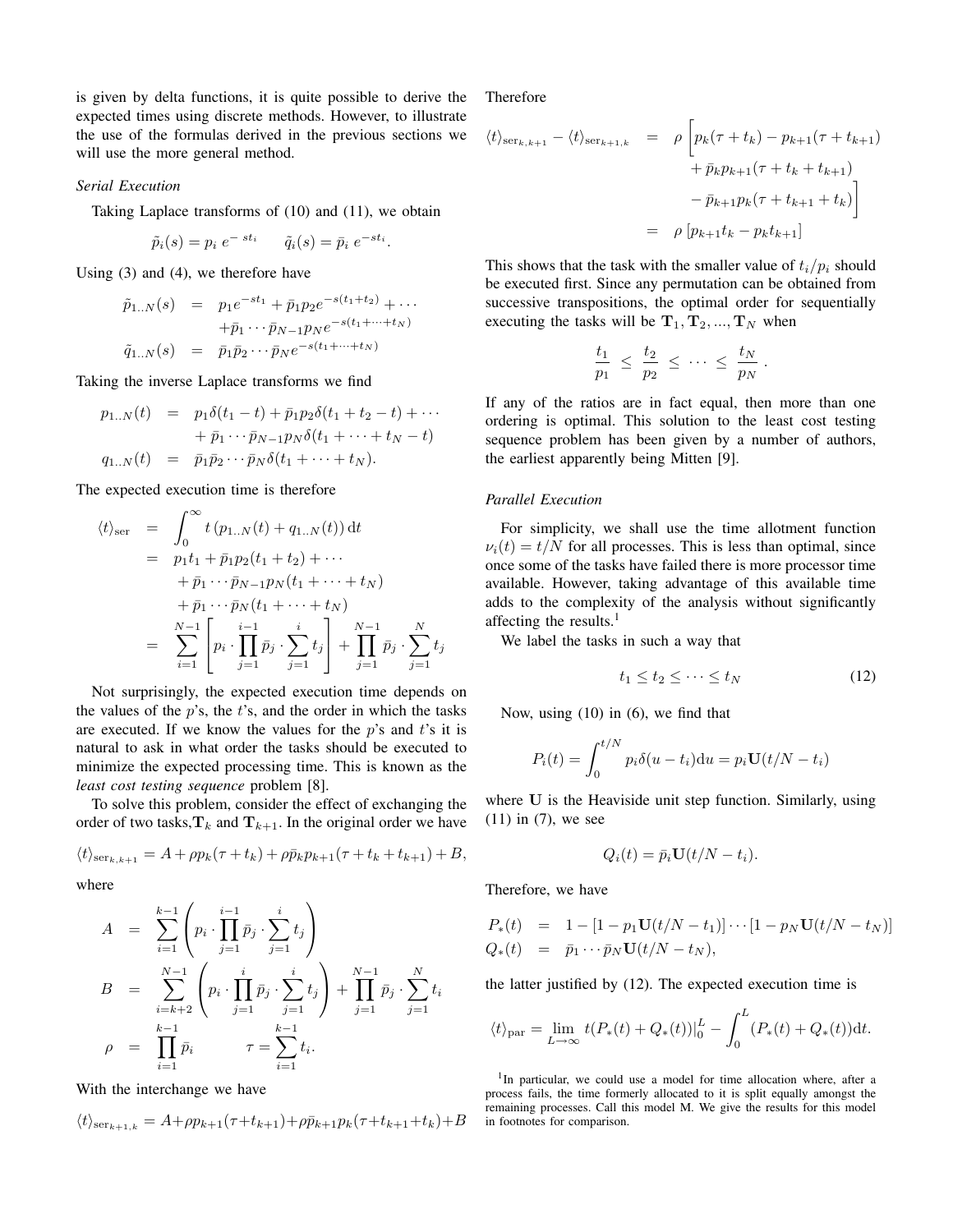When L exceeds  $N t_N$ , we have

$$
\langle t \rangle_{\text{par}} = \lim_{L \to \infty} L(1 - \bar{p}_1 \cdots \bar{p}_N + \bar{p}_1 \cdots \bar{p}_N) \n- \int_0^{N t_1} (1 - 1) dt - \int_{N t_1}^{N t_2} (1 - \bar{p}_1) dt \n- \int_{N t_2}^{N t_3} (1 - \bar{p}_1 \bar{p}_2) dt - \cdots \n- \int_{N t_N}^{N t_N} (1 - \bar{p}_1 \cdots \bar{p}_{N-1}) dt \n- \int_{N t_N}^{L} (1 - \bar{p}_1 \cdots \bar{p}_N + \bar{p}_1 \cdots \bar{p}_N) dt \n= N t_1 p_1 + N t_2 \bar{p}_1 p_2 + \cdots \n+ N t_N \bar{p}_1 \cdots \bar{p}_N - 1 p_N + N t_N \bar{p}_1 \cdots \bar{p}_N
$$

This may be written  $as<sup>2</sup>$ 

$$
\langle t \rangle_{\text{par}} = \sum_{i=1}^{N-1} \left( p_i \cdot \prod_{j=1}^{i-1} \bar{p}_j \cdot N t_i \right) + \prod_{j=1}^{N-1} \bar{p}_j \cdot N t_N \quad (13)
$$

*Comparison*

We now compare the expected execution duration for serial and parallel execution of a satisficing search. First, we demonstrate that a non-optimal ordering of serial execution can have an expected execution time *greater* than for parallel execution. Then we show that the optimal order for serial execution gives an expected execution time *less* than for parallel execution.<sup>3</sup>

We show that a non-optimal ordering of serial execution may be expected to require more time than a parallel execution by giving a simple example. Consider the case where  $N =$ 2 and  $t_1 = t, t_2 = 10t, p_1 = p_2 = 39/40$ . The expected time required for parallel execution is less than  $5t/2$  while the expected time for serial execution is greater than  $10t$  if task  $T_2$  is performed before  $T_1$ .

To show that *optimal* serial execution is better than parallel execution, for this problem we assume that the time required for each task is greater than zero and that each task has a non-zero probability of success. Let the tasks be labelled  $\mathbf{T}_1, \mathbf{T}_2, ..., \mathbf{T}_N$  so that  $t_1 \leq t_2 \leq ... \leq t_N$ . We define the following notation:

 $P_k$  = the expected time to execute  $\mathbf{T}_1, ..., \mathbf{T}_k$  in parallel;

 $\tilde{S}_k$  = the expected time to execute  $\mathbf{T}_1, \mathbf{T}_2, \mathbf{T}_3, ..., \mathbf{T}_k$  serially and in that order;

 $S_k^0$  = the expected time to execute  $\mathbf{T}_1, ..., \mathbf{T}_k$  serially in an optimal order.

Since  $S_k^0 \leq \tilde{S}_k$ , we have

$$
P_k - S_k^0 \ge P_k - \tilde{S}_k.
$$

Therefore, we can prove  $P_N$  is greater than  $S_N^0$  by showing  $P_N - S_N > 0$ . This we do by induction.

For the basis of the induction, consider the case when  $N =$ 2:

$$
P_2 = 2(t_1p_1 + t_2\bar{p}_1)
$$
  
\n
$$
\tilde{S}_2 = p_1t_1 + \bar{p}_1(t_1 + t_2).
$$

Subtracting, we find

$$
P_2 - \tilde{S}_2 = p_1 t_1 + \bar{p}_1 (t_2 - t_1) > 0.
$$

For the inductive step, we note that

$$
P_N = \frac{N}{N-1} P_{N-1} + N \bar{p}_1 \cdots \bar{p}_{N-1} (t_N - t_{N-1})
$$
  

$$
\tilde{S}_N = \tilde{S}_{N-1} + t_N \bar{p}_1 \cdots \bar{p}_{N-1}
$$

Taking the difference and using (13), we see that

$$
P_N - \tilde{S}_N = (P_{N-1} - \tilde{S}_{N-1}) + \frac{P_{N-1}}{N-1} + \bar{p}_1 \cdots \bar{p}_{N-1} ((N-1)t_N - Nt_{N-1}) > (P_{N-1} - \tilde{S}_{N-1}) + \bar{p}_1 \cdots \bar{p}_{N-1} t_{N-1} + \bar{p}_1 \cdots \bar{p}_{N-1} ((N-1) t_N - N t_{N-1}) = (P_{N-1} - \tilde{S}_{N-1}) + (N-1)\bar{p}_1 \cdots \bar{p}_{N-1} (t_N - t_{N-1}).
$$

So, for all  $N \geq 2$ ,

$$
P_N - S_N^0 \ge P_N - \tilde{S}_N > 0.
$$

This completes the proof.

# VIII. THE EXISTENCE OF EXTREMELY COLLUSIVE DENSITIES

In the previous sections we have shown how to determine the expected times for serial and parallel execution of collusive tasks running on a uniprocessor. The expressions derived in these sections are quite general, allowing for each task to have a distinct probability density. Quite often, however, we can expect the tasks to share the same probability density, while maintaining independence. This leads us to consider the following question:

Given a number of collusive tasks with a common probability density for execution time, can the expected time for performing the tasks in parallel be *less* than the expected time for performing the tasks serially, *even on a uniprocessor*?

We define an *extremely collusive density* to be one for which the expected time of two tasks using parallel execution on a single processor is less than for serial execution. In this section, we show that densities with this property do indeed exist.

We demonstrate the existence of extremely collusive densities by explicitly exhibiting an example.

Let us begin with a problem for which  $N$  identical tasks must be performed in the worst case. Call these tasks  $T_1...T_N$ . With each task,  $\mathbf{T}_i$ , we associate a probability  $(p_i)$  that it may find the solution to the overall problem and a time  $(t_i)$ which it would take to do this. We also associate with each task the time  $(T_i)$  that would be required to compute a partial

<sup>&</sup>lt;sup>2</sup>For model M, replace  $N t_k$  with  $\sum_{i=1}^{k-1} t_j + (N - k + 1)t_k$  in (13).

<sup>&</sup>lt;sup>3</sup>Both these results still hold if parallel execution is based on model M.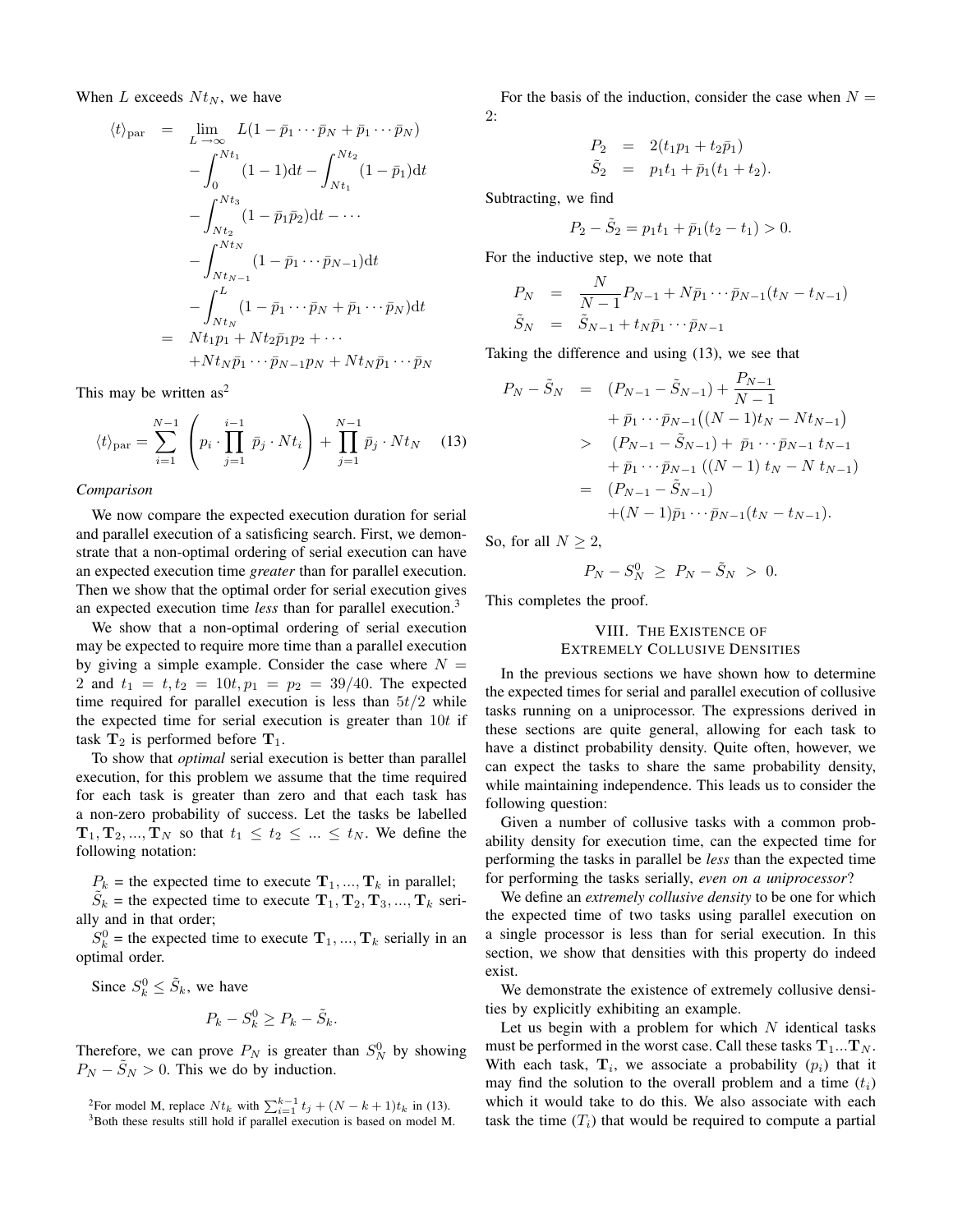result if it does not solve the entire problem. For each task, we assume that  $T_i > t_i$ . :p. From this description, we see that the probability distribution functions for success and for "failure" are, respectively given by

$$
p_i(t) = p_i \delta(t - t_i) \tag{14}
$$

$$
q_i(t) = \bar{p}_i \delta(t - T_i). \tag{15}
$$

In our analysis we will ignore the time required to determine the appropriate subproblems and to combine the results. This is not because the time is necessarily negligible, but because it is exactly the same regardless of whether the tasks are executed serially or in parallel.

We now find the expected time for serial and for parallel execution of the tasks. After this we compare the results for the special case when the tasks share the same distribution. Doing this we find that for certain ranges of  $p_i$  and  $t_i/T_i$ these densities are extremely collusive.

*g) Serial Execution:* The Laplace transforms of (14) and (15) are

$$
\tilde{p}_i(s) = p_i e^{-st_i} \qquad \tilde{q}_i(s) = \bar{p}_i e^{-sT_i}.
$$

Using formulas (3) and (4), this gives us

$$
\tilde{p}_{1..N}(s) = p_1 e^{-st_1} + \bar{p}_1 p_2 e^{-s(T_1+t_2)} + \cdots \n+ \bar{p}_1 \cdots \bar{p}_{N-1} p_N e^{-s(T_1+\cdots+T_{N-1}+t_N)} \n\tilde{q}_{1..N}(s) = \bar{p}_1 \cdots \bar{p}_N e^{-s(T_1+\cdots+T_N)}.
$$

Taking the inverse Laplace transforms yields

$$
p_{1..N}(t) = p_1 \delta(t_1 - t) + \bar{p}_1 p_2 \delta(T_1 + t_2 - t) + \cdots + \bar{p}_1 \cdots \bar{p}_{N-1} p_N \delta(T_1 + \cdots + T_{N-1} + t_N - t) q_{1..N}(t) = \bar{p}_1 \cdots \bar{p}_N \delta(T_1 + \cdots + T_N - t).
$$

This gives an expected execution time of

$$
\langle t \rangle_{\text{ser}} = p_1 t_1 + \bar{p}_1 p_2 (T_1 + t_2) + \cdots \n+ \bar{p}_1 \cdots \bar{p}_{N-1} p_N (T_1 + \cdots + T_{N-1} + t_N) \n+ \bar{p}_1 \cdots \bar{p}_N (T_1 + \cdots + T_N) \n= \sum_{i=1}^N \left[ p_i \cdot \prod_{j=1}^{i-1} \bar{p}_j \cdot \left( t_j + \sum_{j=1}^{i-1} T_j \right) \right] \n+ \prod_{j=1}^N \bar{p}_j \cdot \sum_{j=1}^N T_j.
$$
\n(16)

As before, it is natural to ask in what order the tasks should be executed to minimize the expected execution time. Using a method similar to that employed in section 3.6, we find that the optimal ordering of the tasks is to have

$$
\phi(1) \le \phi(2) \le \dots \le \phi(N),
$$

where

$$
\phi(i) = (t_i - T_i) + \frac{T_i}{p_i}.
$$

*h) Parallel Execution:* Again, for simplicity, we shall use the time allotment function  $\nu_i(t) = t/N$  for all processes. Then, using  $(14)$  and  $(15)$  in  $(6)$  and  $(7)$ , we have

$$
P_i(t) = p_i \mathbf{U} (\frac{t}{N} - t_i)
$$
  

$$
Q_i(t) = \bar{p}_i \mathbf{U} (\frac{t}{N} - T_i)
$$

Without loss of generality, let  $t_1 \le t_2 \le \cdots \le t_N$ . Also let

$$
T_{MAX} = \max(T_1, ..., T_N).
$$

Then we have

$$
P_*(t) = 1 - [1 - p_1 \mathbf{U}(\frac{t}{N} - t_1)] \cdots [1 - p_N \mathbf{U}(\frac{t}{N} - t_N)]
$$
  

$$
Q_*(t) = \bar{p}_1 \cdots \bar{p}_N \mathbf{U}(\frac{t}{N} - T_{MAX}).
$$

Assuming  $L > NT_{MAX}$ , the expected execution time is

$$
\langle t \rangle_{\text{par}} = \lim_{L \to \infty} t \left( P_*(t) + Q_*(t) \right) \Big|_0^L
$$
  
\n
$$
- \int_{NT_{MAX}}^L 1 \cdot dt - \int_{Nt_N}^{NT_{MAX}} [P_*(t) + Q_*(t)] dt
$$
  
\n
$$
- \int_0^{Nt_1} P_*(t) dt - \int_{Nt_1}^{Nt_2} P_*(t) dt - \cdots
$$
  
\n
$$
- \int_{Nt_{N-1}}^{Nt_N} P_*(t) dt
$$
  
\n
$$
= \lim_{L \to \infty} L - [1]_{NT_{MAX}}^L - [1 - \bar{p}_1]_{Nt_1}^{Nt_2} - \cdots
$$
  
\n
$$
- [1 - \bar{p}_1 \cdots \bar{p}_{N-1}]_{Nt_N}^{Nt_N}
$$
  
\n
$$
= N t_1 p_1 + N t_2 \bar{p}_1 p_2 + \cdots
$$
  
\n
$$
+ N t_N \bar{p}_1 \cdots \bar{p}_{N-1} p_N + NT_{MAX} \bar{p}_1 \cdots \bar{p}_N.
$$

This may be expressed as

$$
\langle t \rangle_{\text{par}} = \sum_{i=1}^{N} \left( p_i \cdot \prod_{j=1}^{i-1} \bar{p}_j \cdot Nt_i \right) + \prod_{j=1}^{N} \bar{p}_j \cdot N T_{MAX}.
$$
\n(17)

*i) Comparison:* We now compare the expected serial execution time to the expected parallel execution time for the special case of this example where

$$
p_1 = p_2 = \cdots = p_N = p \n t_1 = t_2 = \cdots = t_N = t \n T_1 = T_2 = \cdots = T_N = T.
$$
\n(18)

We show that even in this special case parallel execution may have a better expected execution time than serial execution.

Substituting from (18), the formulas (16) and (17) reduce to

$$
\langle t \rangle_{\text{ser}} = \frac{1 - \bar{p}^N}{1 - \bar{p}} \cdot \left[ (1 - \bar{p}) t + \bar{p} T \right]
$$

$$
\langle t \rangle_{\text{par}} = N \cdot \left[ (1 - \bar{p}^N) t + \bar{p}^N T \right].
$$